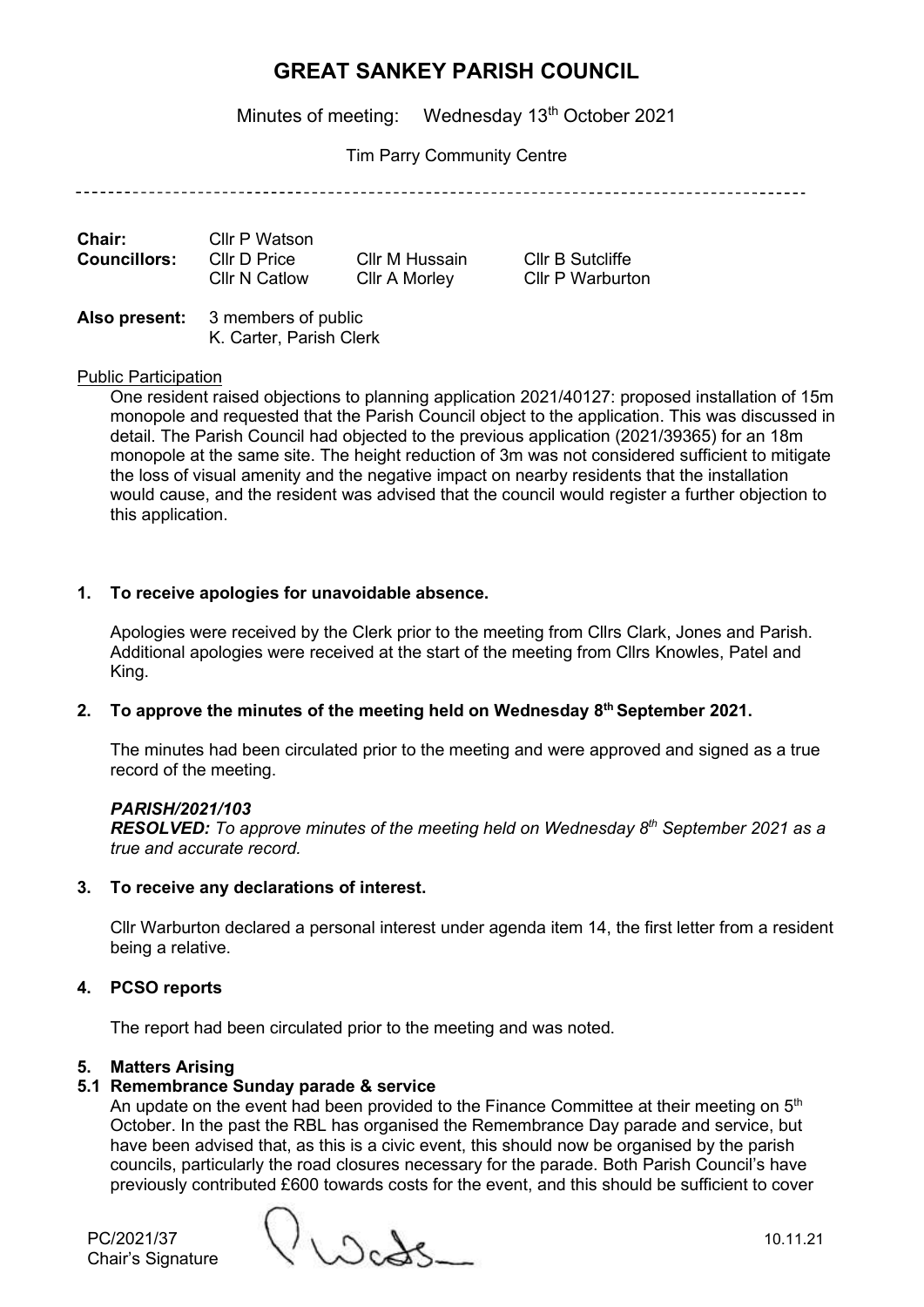Minutes of meeting: Wednesday 13<sup>th</sup> October 2021

Tim Parry Community Centre

costs for this year. FINANCE/2021/96 therefore recommended that £600 is donated to the RBL for the Remembrance Sunday event and that this should be increased, if necessary, after further consideration by the Finance Committee.

### *PARISH/2021/104*

*RESOLVED: To donate £600 to the RBL towards the Remembrance Sunday event; this amount to be increased, if necessary, after consideration by the Finance Committee (LGA 1972 s137).*

### **5.2 Whittle Hall pond: street cleaning**

WBC have been approached to see if the street cleaning to remove the duck/goose mess on the pavements can be put on a formal footing to be continued on a regular basis with contributions from the Land Trust and GSPC. Whilst the problem is restricted to a small area within Great Sankey, it is causing concern among residents and Barrow Hall Primary School as children are walking through it on their way to school. Information has been received regarding options for reducing the population directly or deterring the birds, however these are unlikely to be effective in this location. The only realistic solution is to educate people about health hazards and discourage overfeeding so that the population size does not grow artificially high. The Land Trust are currently recruiting for a new member of staff for the area; once this post has been filled a meeting will be arranged to discuss various items relevant to the area and options for partnership working.

### **5.3 Christmas trees**

A tree and lights have been ordered for the roundabout at the junction of Moran Drive and Boston Boulevard in Chapelford as in previous years. A request has been made for additional lighting and a response is awaited.

Arrangements were unable to be finalised to order an additional tree at Hood Lane Community Centre. Investigations are being undertaken to see if string lighting can be installed on the centre instead. These would be able to be seen from Sankey Way for anyone going to and from the town centre.

- **6. Community Projects Group: to be informed of the meeting held on 30.9.21**
- **6.1 to receive the draft minutes of the meeting** Received and noted with no questions.
- **6.2 to consider any recommendations and decide whether to accept them** Accepted with no questions or comments.

### *PARISH/2021/105*

*RESOLVED: To hold Great Sankey Summer Fun Day 2022 on Dakota Park on Sunday 12th June from 12pm to 4pm subject to obtaining a temporary events license from WBC.*

### *PARISH/2021/106*

*RESOLVED: To discuss with the Finance Committee the Parish Council's budget and submit proposals for phase two of Vicarage Community Park and refurbishment of play equipment at Tim Parry Recreation Ground*

PC/2021/38  $\bigcup_{\Delta \subset \Delta} \bigcup_{\Delta \subset \Delta}$  10.11.21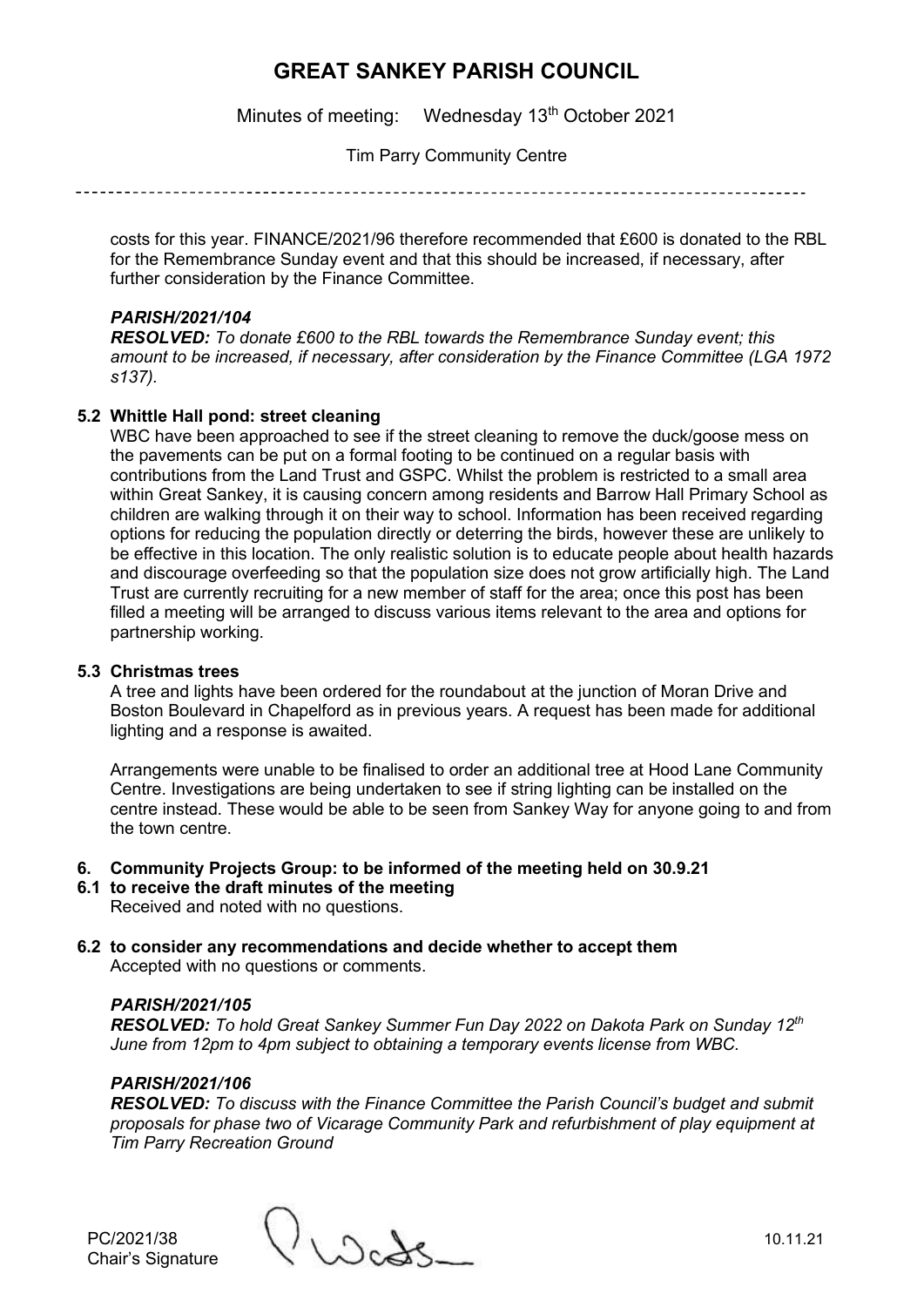Minutes of meeting: Wednesday 13<sup>th</sup> October 2021

Tim Parry Community Centre

- **7. Joint CPG/Finance: to be informed of the meeting held on 5.10.21**
- **7.1 to receive the draft minutes of the meeting**
	- Received and noted.
- **7.2 to consider any recommendations and decide whether to accept them** An explanation of the meeting and recommendations was given. These were accepted.

### *PARISH/2021/107*

*RESOLVED: To obtain quotes for the repair and upgrade of the play area at Tim Parry Recreation Ground and for the installation of a timber adventure trail at Vicarage Park with budgets of 40K and 10K respectively, with an additional 20% contingency plus VAT.*

- **8. Finance Committee: to be informed of the meeting held on 5.10.21**
- **8.1 to receive the draft minutes of the meeting** Received and noted with no questions.
- **8.2 to be informed of, and have the opportunity to question, items approved for payment** The items approved for payment were accepted with no questions.
- **8.3 to consider recommendations and decide whether to accept them** Accepted with no questions or comments.

### *PARISH/2021/108*

*RESOLVED: To accept the report from the external auditor on the Annual Governance and Accountability Return for the year ending 31st March 2021 (Accounts and Audit Regulations 2015).*

### *PARISH/2021/109*

*RESOLVED: To extend free use of Hood Lane Community Centre for the Good Neighbours WA5 group. This to be reviewed in the New Year or if a request is received from another customer (LG (Misc. Prov.) Act 1976 s19).*

### *PARISH/2021/110*

*RESOLVED: To request an amended invoice from Aberla for the preconstruction surveys on Bewsey Barn and Whittle Hall Community Centres with costs for an asbestos survey at Whittle Hall removed (LG (Misc. Prov.) Act 1976 s19).*

### *PARISH/2021/111*

*RESOLVED: To authorise EDR Landscapes to create a raised bed on Vicarage Park at a cost of £3150 +VAT; £1750 to be paid upfront for materials (Open Spaces Act 1906 ss10).*

### *PARISH/2021/112*

*RESOLVED: To purchase and install a concertina divider wall for Bewsey Barn Community Centre. Further quotes to be obtained before a final decision is made (LG (Misc. Prov.) Act 1976 s19).*

Chair's Signature

PC/2021/39  $\bigcup_{\Delta \in \Delta} \bigcup_{\Delta \in \Delta}$  10.11.21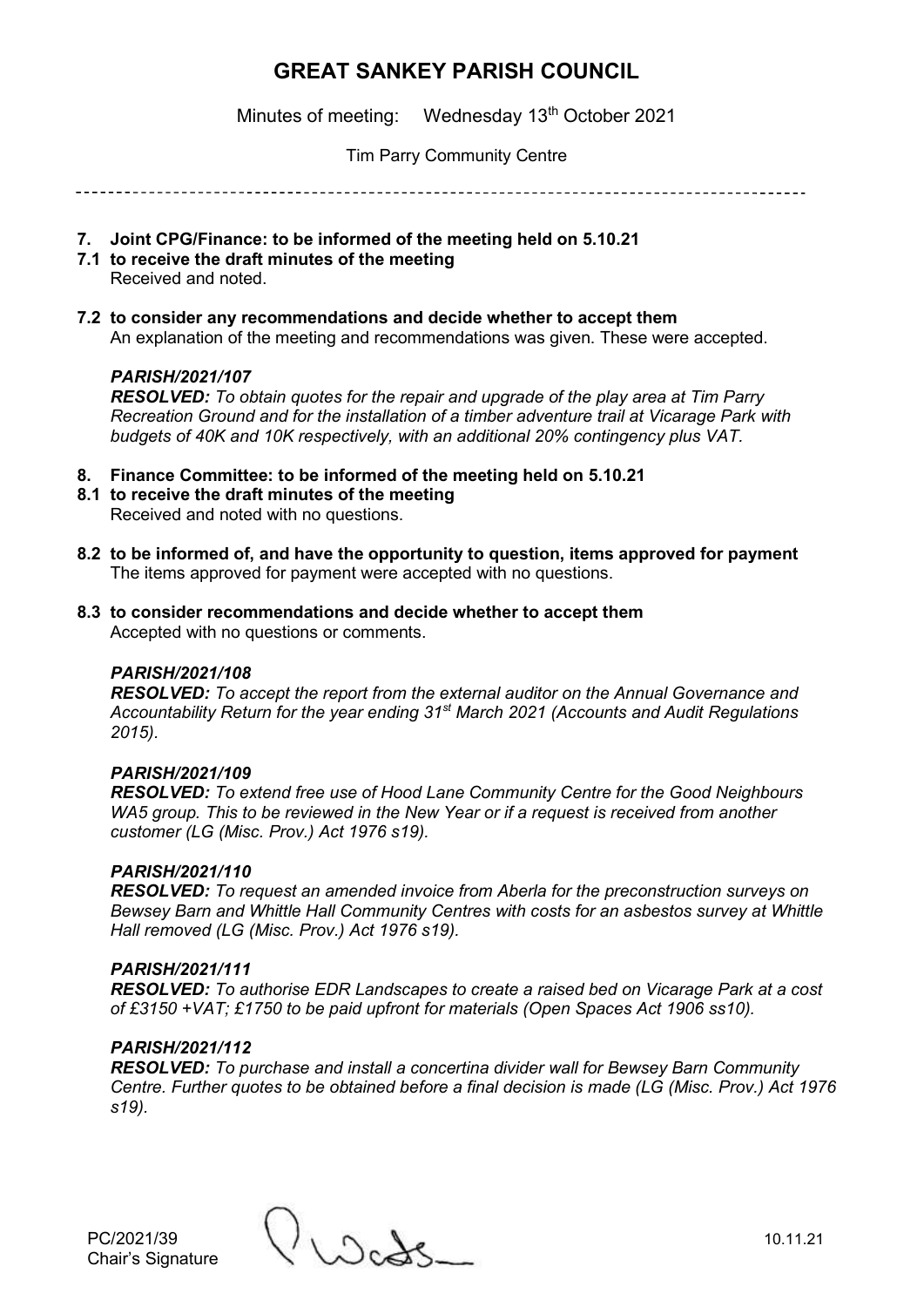Minutes of meeting: Wednesday 13<sup>th</sup> October 2021

Tim Parry Community Centre

### *PARISH/2021/113*

*RESOLVED: To give permission for Jack and Jill preschool to install artificial grass to the play area up to the outdoor classroom. The grass to be installed at heir own liability; the Parish Council reserves the right to remove it in the future (LG (Misc. Prov.) Act 1976 s19).*

### *PARISH/2021/114*

*RESOLVED: To give a donation of £150 to Mature Movers for their Christmas party (LGA 1972 s137).*

#### **9. To receive a report on the summer playschemes held at Tim Parry and Whittle Hall Community Centres and consider proposal for 2022.**

A report had been circulated with a review of the playscheme that had taken place in August 2021 at Tim Parry and Whittle Hall Community Centres. The playschemes were again a resounding success with children enjoying sports and craft activities with, on average, fifty children attending daily. It was proposed and agreed that Little Superstars should be engaged to run the playschemes in 2022 with Hood Manor as an additional venue.

### *PARISH/2021/115*

*RESOLVED: To engage Little Superstars to run the Parish Council's summer playscheme in 2022 at Tim Parry Community Centre and Whittle Hall Community Centre, and to increase the provision to include Hood Manor. To investigate the possibility of running it at Sankey Valley St James Primary School to make use of their outdoor space, otherwise to utilise Hood Manor Community Centre.*

### **10. Sankey Station – project update (Cllr Price).**

A response is awaited on the land valuations for plots adjacent to the station; this is expected by the November meeting and will be discussed then.

### **11. Project proposal – Pump Track (Cllr Warburton).**

The project was explained in detail. Pump tracks are relatively new and are similar to a BMX track but can be small in size. They are extremely good for improving bike control skills and fitness, and suitable for all ages. The first stage will be to find a suitable location within the parish and explore possible funding streams. It was agreed Cllrs Warburton and Watson will continue investigations and look at the feasibility of the proposal.

### *PARISH/2021/116*

*RESOLVED: For Councillors Warburton and Watson to investigate the feasibility of installing a pump track within the parish.* 

### **12. Report from Borough Councillors on items of note within the Parish of Great Sankey.**

### Cllr Hussain (Great Sankey South ward)

Informed members that a meeting had taken place between ward councillors, Your Housing and parish councillors regarding Brentnall Park in Hood Manor. The park has been fenced off for some time and residents are frustrated. Your Housing have agreed to increase the fence height

Chair's Signature

 $PC/2021/40$  10.11.21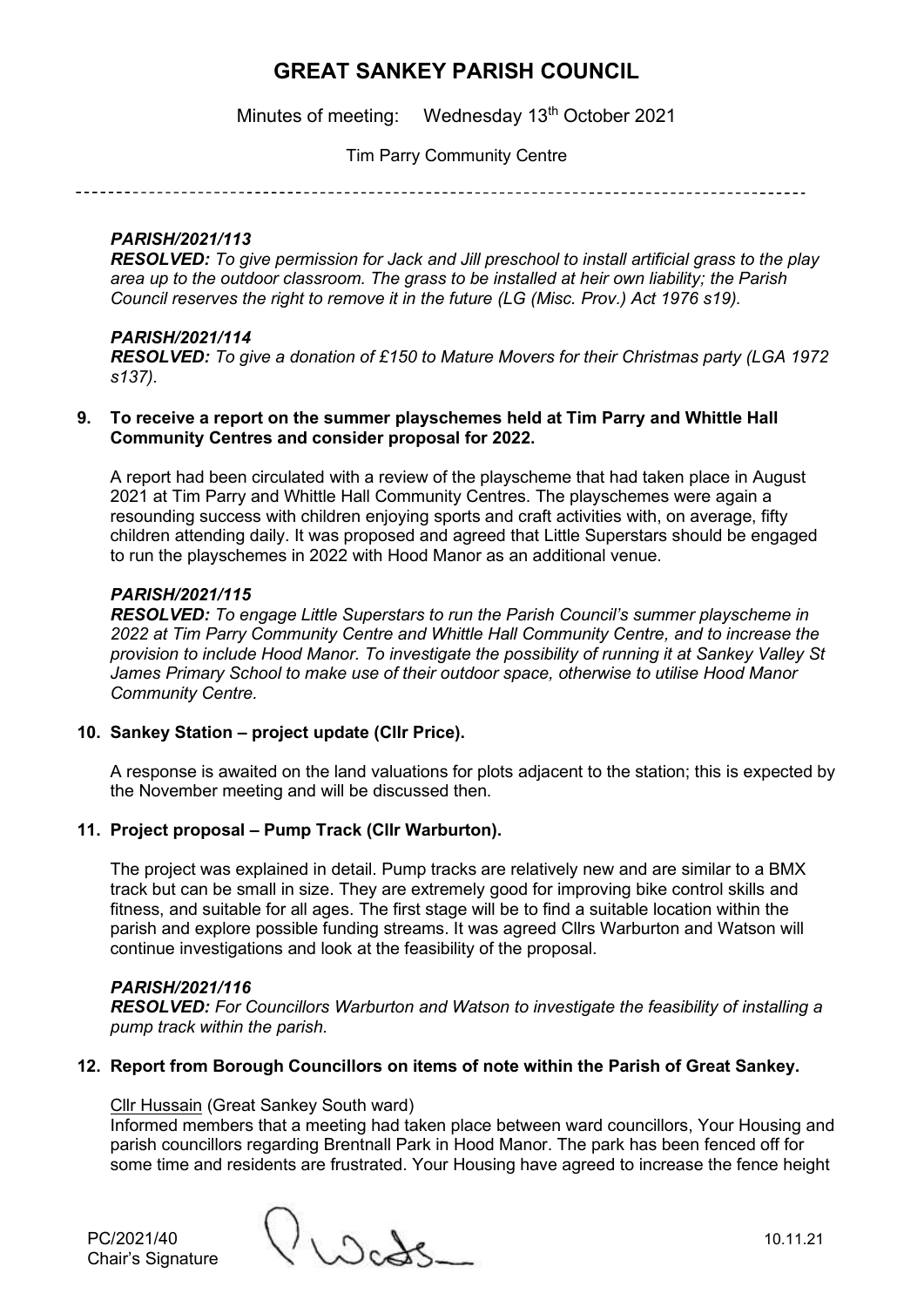Minutes of meeting: Wednesday 13<sup>th</sup> October 2021

Tim Parry Community Centre

to deter older children from gathering after hours. The residents' association recently set up may also be approached to help with litter picking and locking/unlocking.

Mitigation methods to prevent further flooding in the Sankey Bridges area are being implemented. Residents are still extremely concerned that homes may be flooded again this year, but many are unaware of the works being done. Councillors have arranged a meeting with residents, WBC officers and partner organisations to explain the mitigation works and answer any queries. It is also hoped to encourage more people to sign up to the Flood Alert site.

There have been problems reported near Warrington West Station with drivers failing to stop at the pedestrian crossing. PCSO's are aware of the issue and will increase patrols in the area.

#### Cllr Warburton (Chapelford & Old Hall ward)

Noted that there will be some disruption around Lingley Green Avenue/Liverpool Road in the next couple of weeks whilst the final part of the roadworks (resurfacing) is completed. It is expected that the traffic lights will be commissioned in November.

There will be a Christmas carol event in Chapelford; dates to be advised.

The benches for Airlift Hill have been delivered and hopefully will be installed shortly. Miller Developments financed the benches, Burtonwood Association were involved with the design which reflects the history of the site, installation and maintenance will be carried out by the Land Trust who now manage Airlift Hill.

#### **13. To consider planning applications received by the Council and decide if any objections are to be raised.**

2021/40127, installation of 15m monopole and associated ancillary works, Liverpool Road. Discussed in detail in the public part of the meeting. Objection to be raised.

### *PARISH/2021/117*

*RESOLVED: To object to planning application 2021/40127 based on the negative impact on nearby residents and loss of visual amenity.*

2021/40059, installation of floodlights, Crosfields Rugby Club. No objection but it was noted that a query has been raised regarding the electricity supply as it is not clear where this will be from. The previous floodlights on the hard standing area were supplied through Hood Lane Community Centre and clarification is being sought that the same is not intended for these new lights as this would impact on the Parish Council.

2021/40237, installation of 16m monopole and associated works, Burtonwood Road/Farmleigh Gardens. This will impact nearby housing which faces the proposed location. It was noted that whilst other locations have been considered, the reason for discounting several is that the road is not adopted. It was expected that those roads will be adopted in the future and therefore the reason for not considering those sites is short-sighted. It was also suggested that Childs Wood Field, which is owned by the Parish Council, may be an acceptable location and the council would consider such an installation on the field to relieve any negative impact on residents.

PC/2021/41 10.11.21